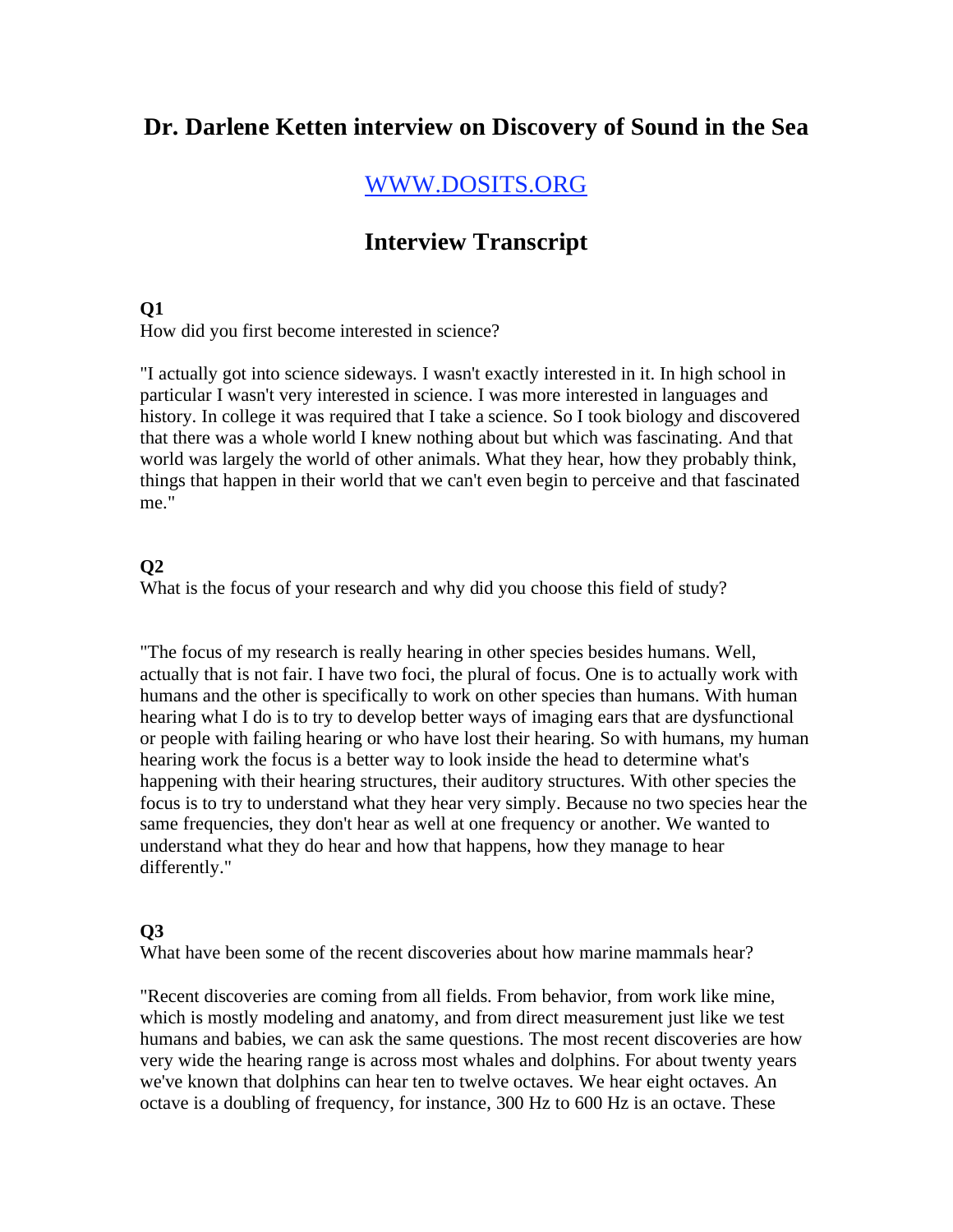animals hear from around 100 cycles per second up to almost 200,000 cycles per second and that is about ten octaves. We didn't know until very recently, looking at the ears for instance, that that is probably also true of the great whales, or the baleen whales."

## **Q4**

How do you study the hearing of marine mammals?

"I personally study it largely by what you can think of as the watchmakers' approach, except it is the watchmakers reverse approach, take the ear apart. When an animal strands and dies, we start dissecting the head. It is called necropsy, to examine the body. So what we do is to work in my lab, people in my lab work specifically on the head and we start looking at the head. It is not just at the ears. You don't just run in and grab the ears. Ideally, what you want to do is to take a look at the whole head and try to understand how the ears fit into it and then fit into the physics of underwater sound. Most recently we've been very lucky in getting a CAT scanner, a computerized tomography scanner, just like they have in hospitals. And we use that scanner to take apart the head. It takes a lot less time than it does to go out there and cut it up on the beach. So what we want to do is see how that whole head is adapted for being able to hear or to see or any of the other senses. And then particularly the ears, how they are adapted, on a macro scale inside the head, to pick up sound and transduce it into something that the nervous system can use. And then inside that inner ear to actually see how that mechanical pressure is changed into a neural signal that the brain understands."

### **Q5**

What challenges have you faced in studying the hearing of marine mammals?

"Challenges in marine mammals are pretty big. They're big because the animals are big. For instance, this is our head, or an example of our head, and this is a blue whale ear. So it's an ear that's almost as big as our head and it's a lot denser. This is the densest bone that's known to man. So something that is essentially the density of a bowling ball, inside that, is a very delicate structure which is the inner ear. And we have to get to that. So the first thing is you've got to find a way to approach that ear when you're dealing with something 30 meters long and you have to get in to get an ear like that. And what you have to do is just figure out how to get in there. The answer is frankly just chain saws. So we have most saws known to man. Or as I mentioned before we've got CAT scanners which let us, if the animal is small enough, to just put the whole animal through and look at it that way, and that's great. That's exactly it; in this case the one focus of my research on humans is feeding into marine mammals. But also because we learn about how human pathology looks on a scanner and of course we can investigate that surgically as well. And then with a dolphin, we bring it in, or a seal, we have seals with an ear that is oozing and the seal doesn't feel too good, and we say, "Ah, I see, this is just like an ear infection in a kid". We can't put tubes in but maybe we can give them this antibiotic or that. So the two things, it's a push-pull, but you have to keep inventing new ways to approach a wild animal that is really big with really complex ears."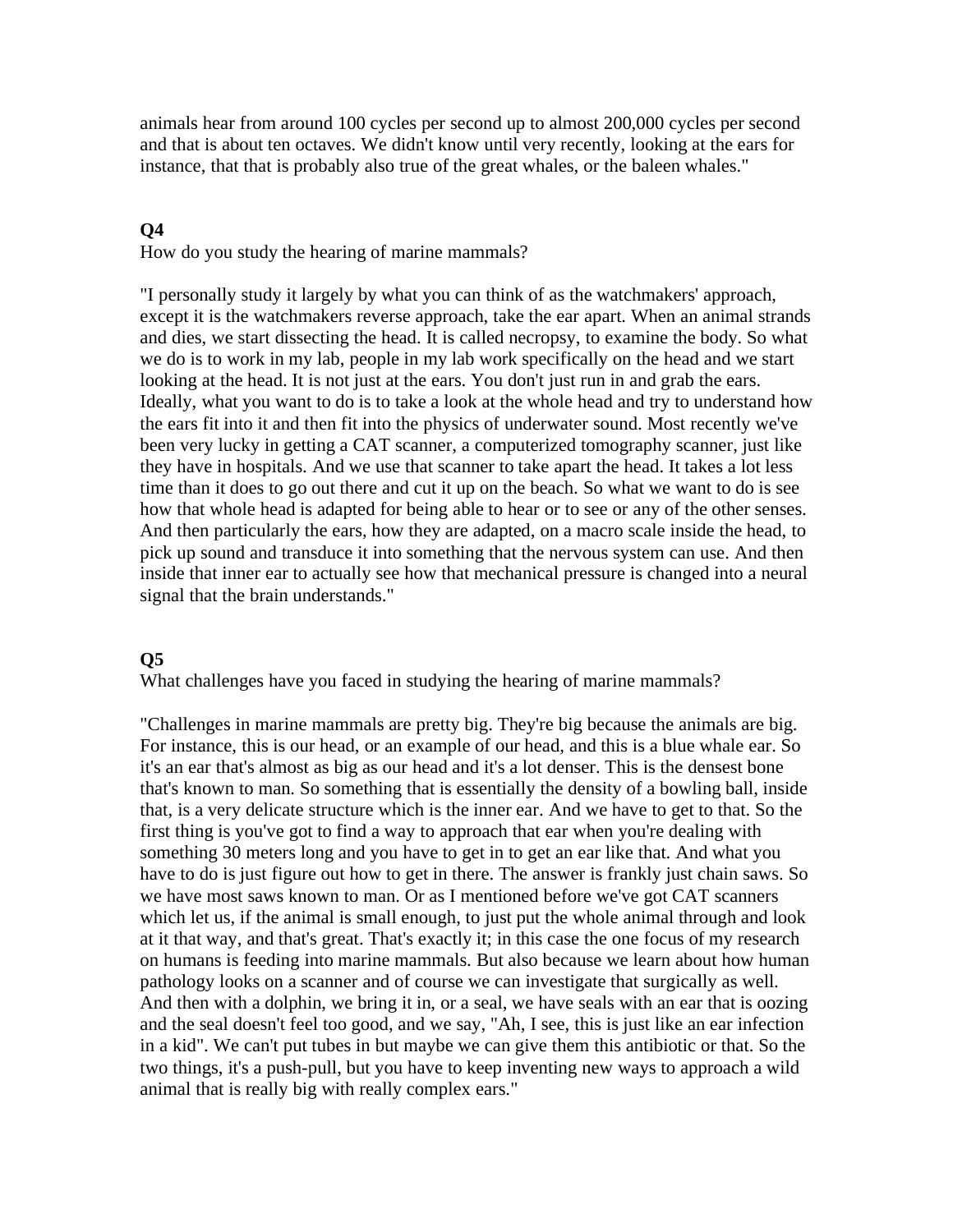#### **Q6**

What has most surprised you about the hearing of marine mammals?

"Two things have surprised me about marine mammal hearing. The first one is how diverse the hearing is. We now know that, one of the newer things also in the field is that, there are a lot of marine mammals out there that hear very well at very low frequencies. For about 50 years we've been studying the ultrasonics, the really high frequency animals, that, like bats, echolocate or they use bio-sonar to image their environment with sound. What we don't know too much about are the animals that hear at infrasonics, hearing frequencies that are below human hearing. So the first thing is how extraordinarily diverse these ears are. And then the second thing that surprised me when I came into the field was how very little we know. How much humans don't understand about something that's clearly important to us. For stewardship of the oceans, we have to know what sounds can impact these animals and how. But also we need to understand what's important about the sound to them. Not just how their ears can be hurt but how sounds can be corrupted, masked, or they can be confused by sound, affected by sound. It's like a workplace problem."

## **Q7**

What skills are important in your area of research?

"I'm not sure it's a skill, I'd say the most important thing is to have an open mind. And that's true of any part of science, I think. You have to go in and don't assume. It's good to have a good theory. And you want to do that by observing the animals but then, especially as an anatomist, the whole idea is to let the animal tell you. The one thing is to let the animal's anatomy tell you how it's put together and how it works. When we do an investigation into the cause of death of an animal, don't assume anything. Just go in and let the animal's body tell you its story and what happened to it. So all of these things, the same with people; it's just the same. The most important thing is keep your eyes open for something new, that you don't expect, that's when the most fun is. In terms of real skills, what every student doesn't want to hear, math, physics, chemistry; all of the stuff that's not really easy to do. And it doesn't frankly hurt to have a general background in natural history. Don't know just about, you shouldn't know just about marine mammals, but there are all kinds of things. Bats are a good way to become informed about how bio-sonar works. That field is light-years ahead of anything we know about marine mammals in many ways. So you have to have as broad an interest set as you can tolerate, if you've got time for it."

### **Q8**

What are the opportunities in studying the hearing of marine mammals? Can people without PhDs participate in some way in this type of research?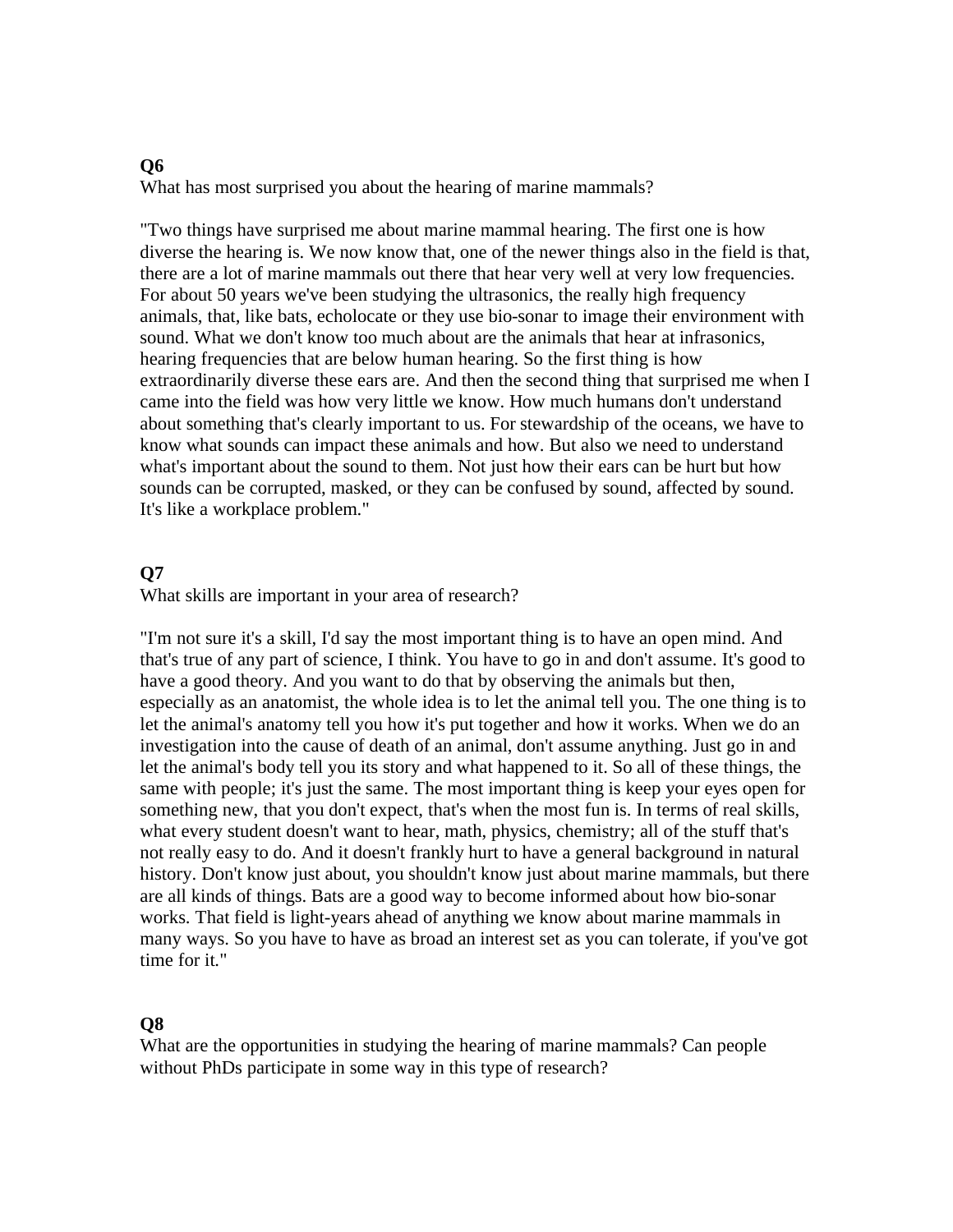"Absolutely, anybody that has a true, honest interest in science can participate and can be beneficial. And, I think, can do something not only of interest to them, but rewarding to the field. There are a lot of levels. It would be very hard to do anything without a college degree, just because, frankly, the competition is so stiff. A great many people are interested and laboratories want to get the very best people they can, the ones who have been well motivated and have been well educated. You can work as research assistants, you can do field studies. It's not the degree so much as it is getting the right background, being well motivated, being well educated in the area. There are lots of other areas that anybody can contribute to."

#### **Q9**

What is the greatest impact/relevance of your research?

"It's actually not for me to judge what the real relevance of my research is, so much as what does the field say. But I think it is fair to say that to marine mammal science I've brought an unusual perspective which is that of: while these ears are extraordinary, they are not perfect and we have to start thinking about them as we do about human ears. Is: how do they hear and if we get one ear, since these animals are so rare, sometimes we have one blue whale to look at, don't assume that animal is normal, especially if it is an older one. So, much of my contribution has been, I think, to bring to the field information in the perspective of how do we look at pathologies, at disease, at hearing loss, and what does human sound have to do with those. How much of it is natural to the animals and just part of the process of life and the risks of the cost of living. And how much of it is something that we are having an impact on. So it is kind of a different way of looking at the hearing, not as a model of how animals hear underwater, so much as it's an extraordinary ear but how does it get corrupted and changed and what can we do to prevent that, if possible."

#### **Q10**

What continues to inspire you about your work?

"The thing that inspires me the most is the unanswered question. Just like any field you can sometimes get a bit burnt out and you don't really like getting called at 2 o'clock in the morning saying something is dead and it's been dead for quite a while and its going to be really ugly and then somebody says, and it's a species you've never looked at before. Even those bones are going to be worth looking at. And sure enough it's always a surprise. In the last 3 years there has been a huge surprise about beaked whales and their sensitivities and their effects. But it is not even necessarily their hearing. It might be their physiology that is quite different. But it is not limited to just dolphins and whales and marine mammals. I'd love to get my hands on a giant squid. I wonder if they hear and if so is the last thing that they ever hear the click that a sperm whale makes? So it's all those questions and the ocean is an incredible place. We don't even know exist out there. Every